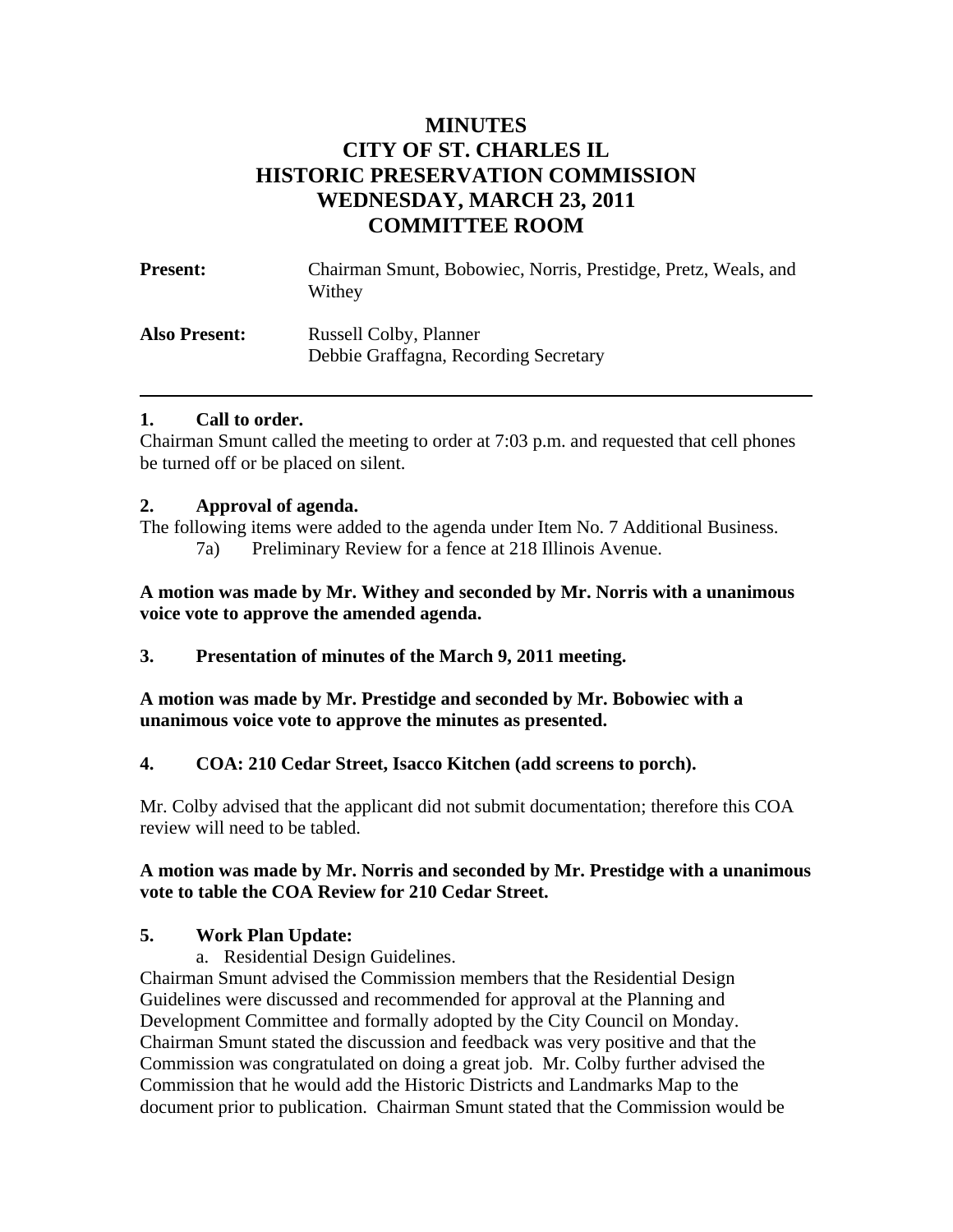Historic Preservation Commission Minutes – March 23, 2011 Page 2

able to make minor edits or revisions to the guidelines. Mr. Colby stated that they could also add graphics. All members were very pleased that the Design Guidelines were approved.

#### **b.** Display Window.

Everyone commented on how impressed they were with the Atrium display window on Mail Order Homes. They felt that the material in the display was very interesting. It was suggested that with the Design Guidelines being approved and the with a very informative window display, that the local newspaper might want to do an article or take pictures.

#### c. Additional Items.

Mr. Colby advised that the Main Street window display was reserved for the end of July and early August. Ms. Weals stated that she thought of having a cut-away of a restored historic window in the display. Some of the other suggestions included showing how to weather strip, half restore one of the windows, or have one old window and one new window. The Commission briefly discussed the windows that were replaced at the home on 405 S.  $7<sup>th</sup>$  St. Ms. Kim Malay advised the Commission that the owner still has the old windows. It was questioned if she would consider landmarking the building. Ms. Malay responded that the owner Ms. Ross was busy renovating the building, which will be used as a facility for terminally ill senior citizens.

Mr. Colby addressed that the City is changing the format of the Den newsletter to a monthly newsletter that will be electronic-only in the future. With more space available, there will be more opportunities for articles and information informing the public.

The Commission discussed potential landmark buildings included in the Work Plan (512 W. Main St., 502 S. 4<sup>th</sup> Ave, 514 Oak St., 605 W. Main St., 521 W. Main St.). Chairman Smunt explained that these owners either expressed interest or were not opposed to the idea of landmarking, but they did not have the time or resources to do the research and might want assistance from the Commission members. It was suggested that Commission members talk with any of these interested individuals. Mr. Colby advised that he had some of the email addresses and would make contact and send a link to the Residential Design Guidelines document. Chairman Smunt advised that he would try to make contact with some as well.

Chairman Smunt suggested that copies of the Residential Design Guidelines be available at the front counter in Building and Code Enforcement Division Office. Mr. Colby advised that the document will be available on the City's website and they will be able to download the document. Mr. Colby advised that the website link will be added to the Historic Preservation "Certificate of Appropriateness" COA Review and Review Criteria handout, which is currently available in the Building and Code Enforcement Division Office for the customers.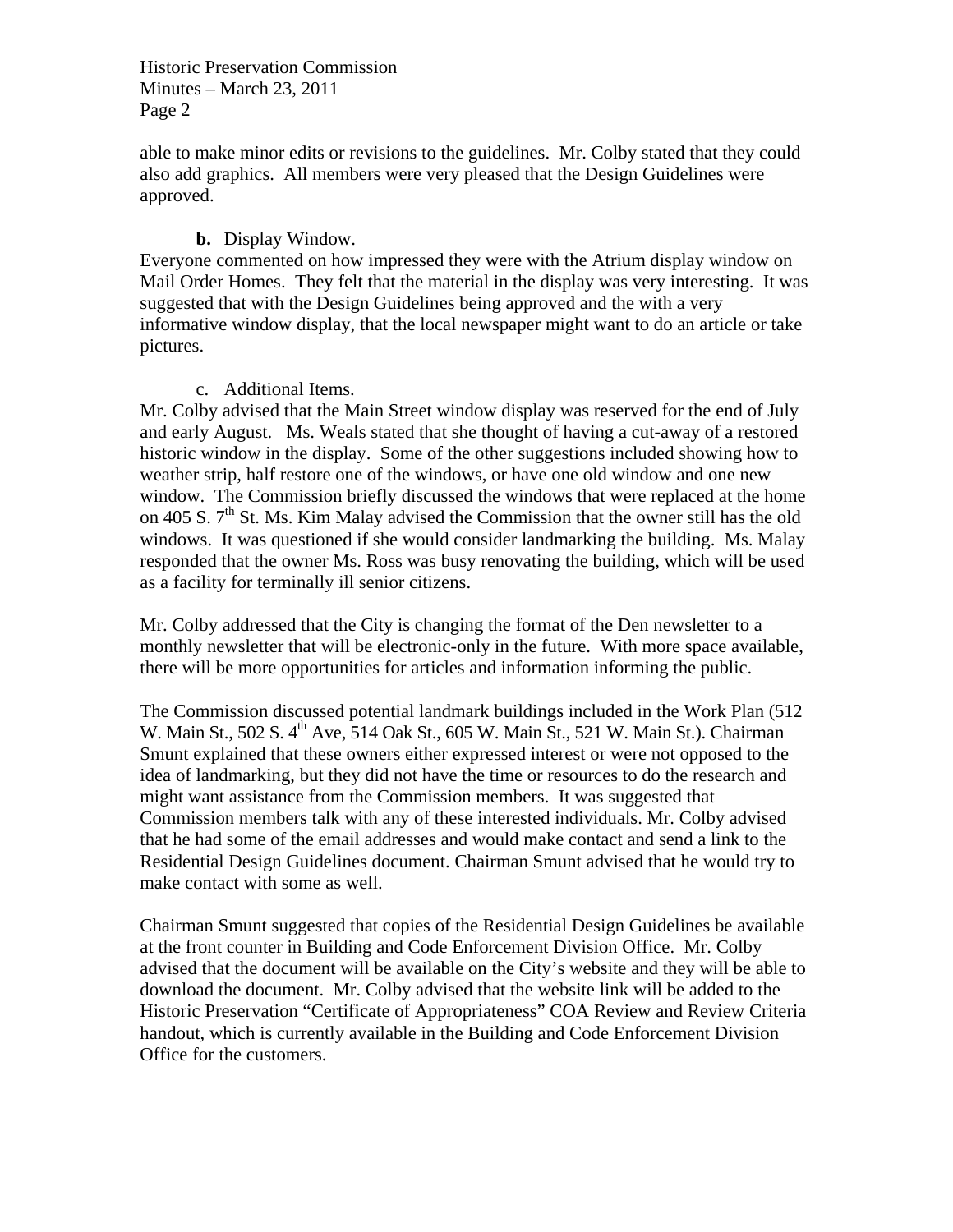# **6. Announcements: Historic Preservation Commission meeting Wednesday April 6, 2011 at 7:00 p.m. in the Council Committee Room.**

## **7. Additional Business.**

a. 218 Illinois Avenue.

Mr. Colby advised the Commission that Mr. Curtis Barrett, owner of the property located at 218 Illinois Avenue, was seeking preliminary review on his proposed fence. Mr. Barrett distributed pictures of his house along with copies of the 1994 historic survey. Mr. Barrett complimented City staff on their level of customer service. Commission members, staff, and Mr. Barrett held a round table discussion on his proposed fence. From this discussion it was noted that his house was a Craftsman style and the Commission recommends that the fence follow the Craftsman style with square balusters versus the rounded; however, they will consider other material.

Mr. Barrett asked if he could discuss the requirement of maintaining a 12-inch setback from the sidewalk. Mr. Barrett explained that due to the placement of the perennials, maintaining the 12-inch area would be a hardship. Mr. Colby advised Mr. Barrett that the Historic Preservation Commission was not able to hear the request for a variation on setbacks, he would need to speak with Bob Vann the Building and Code Enforcement Division Manager, for a variation request before the Zoning Board of Appeals.

Mr. Barrett stated that when he purchased his home he was not advised that the building was located in the Historic Preservation District and questioned should they not have been notified. Chairman Smunt responded that new signs are being placed to mark the boundaries of the historic districts. The Commission also advised Mr. Barrett that the realtor and previous owner should have advised him of the District and it should have appeared on the title search. Mr. Bobowiec stated that he recently was working on a piece of property that he owns and the information was in the listing document. Mr. Colby requested that Mr. Bobowiec check and advise the Commission. Mr. Colby added that the ordinance designating the Historic District has been recorded and therefore should appear on Title information.

## b. Other Business

Mr. Pretz questioned the status on the property at 309 South  $6<sup>th</sup>$  Avenue. Mr. Colby advised that City staff responded to the comment from Preservation Partners regarding maintenance issues and are following up with the agent for the property. Mr. Colby added that foreclosed homes are on being checked-on on an ongoing basis by the City.

Ms. Kim Malay, candidate for Ward 5 Alderman, introduced Ms. Vanessa Bell-LaSota, candidate for Ward 3 Alderman. Ms. Bell-LaSota discussed artwork she is preparing which features the Arcada Theater. Ms. Malay advised the Commission that Ms. Bell-LaSota can provide artwork assistance. Ms. Malay offered her assistance promoting the Residential Design Guidelines to her neighborhood group.

## **8. Adjournment.**